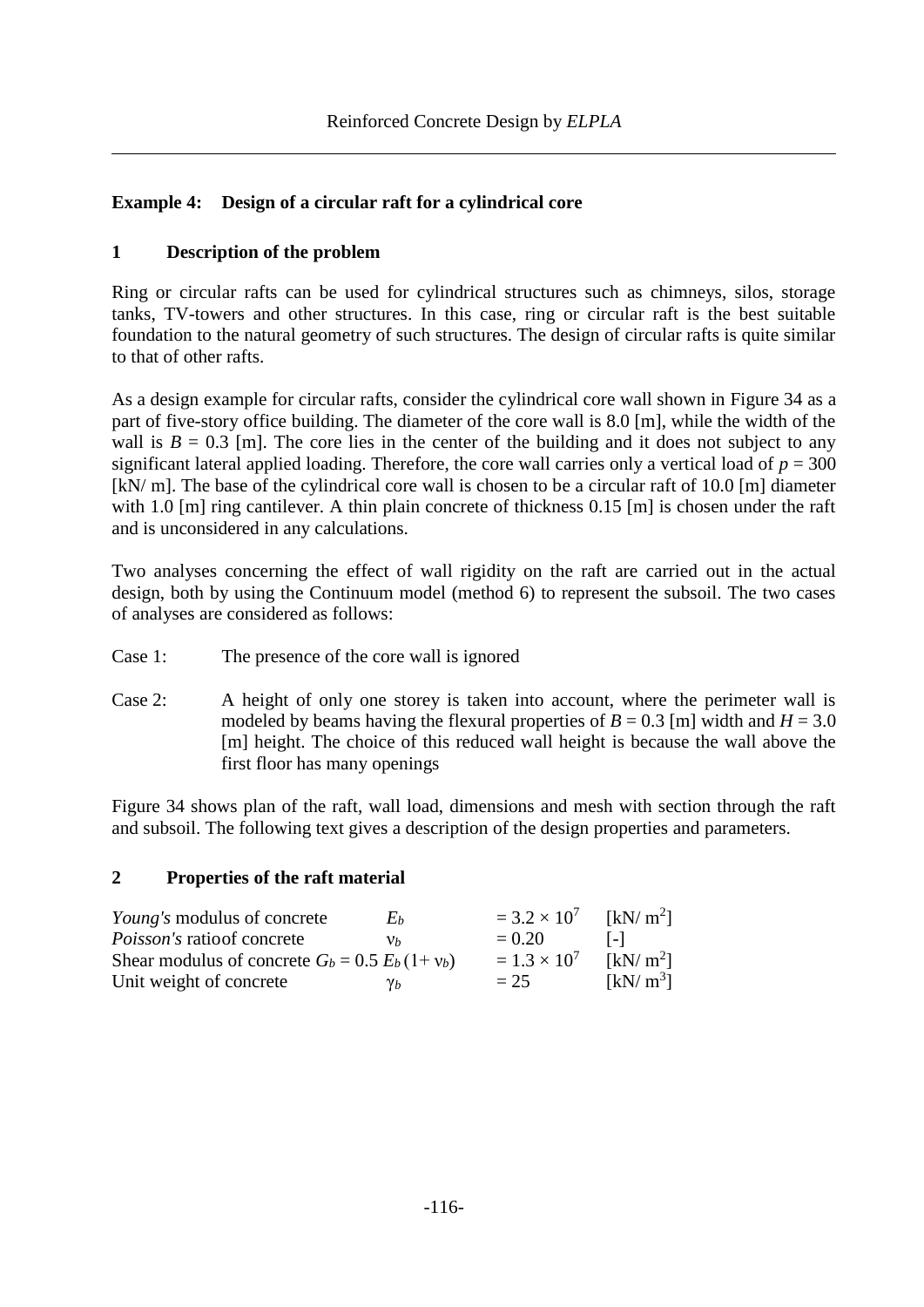

<span id="page-1-0"></span>Figure 34 a) Plan of the raft with wall load, dimensions and mesh b) Section through the raft and subsoil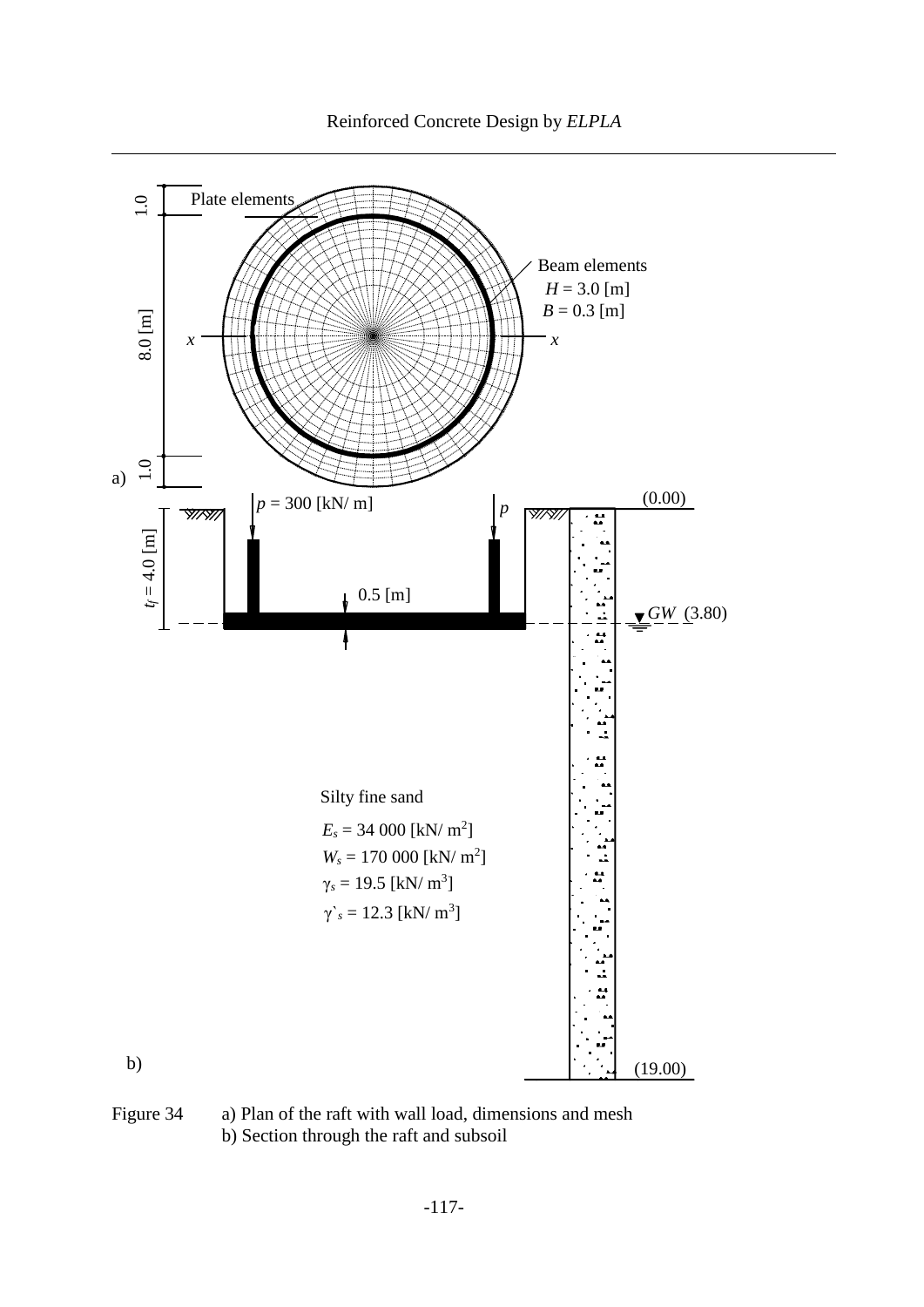#### **3 Properties of the raft section**

The raft section has the following parameters:

| Width of the section to be designed | $b = 1.0$              | $\lceil m \rceil$    |
|-------------------------------------|------------------------|----------------------|
| Section thickness                   | $t = 0.50$             | $\lceil m \rceil$    |
| Concrete cover $+1/2$ bar diameter  | $c=5$                  | $\lceil$ cm $\rceil$ |
| Effective depth of the section      | $d = t - c = 0.45$ [m] |                      |
| Steel bar diameter                  | $\Phi = 14$            | [mm]                 |

Minimum area of steel per meter, *A<sup>s</sup> min* is

 $A_s$  *min* = 0.15 [%]  $\times$  concrete section = 0.0015  $\times$  50  $\times$  100 = 7.5 [cm<sup>2</sup>/ m]

take min  $A_s$   $min = 6 \Phi 25 = 29.5$  [cm<sup>2</sup>/ m]

#### **4 Soil properties**

The core rests on a soil layer of 15.0 [m] of silty fine sand, overlying a rigid base of sandstone as shown in [Figure 34.](#page-1-0) The effect of uplift pressure, reloading of the soil and limit depth of the soil layer are taken into account. The soil layer has the following parameters:

| Poisson's ratio                                    | $= 0.30$<br>$v_{s}$ | $\mathsf{L}$         |
|----------------------------------------------------|---------------------|----------------------|
| Level of foundation depth under the ground surface | $d_f = 4.0$         | $\lceil m \rceil$    |
| Modulus of compressibility for loading             | $E_s = 34\,000$     | [kN/m <sup>2</sup> ] |
| Modulus of compressibility for reloading           | $W_s = 170000$      | [kN/m <sup>2</sup> ] |
| Unit weight above the ground water                 | $\gamma_s = 19.5$   | [kN/m <sup>3</sup> ] |
| Unit weight under the ground water                 | $y'_{s} = 12.3$     | [kN/m <sup>3</sup> ] |
| Level of water table underground surface           | $GW = 3.8$          | $\lceil m \rceil$    |

#### **5 Analysis of the raft**

The raft is subdivided into 576 quadrature and triangular elements. Then, the analysis of the raft is carried out two times for two different structural systems. In the first analysis, the rigidity of the core wall is ignored and only the self-rigidity of 0.5 [m] raft thickness is considered. In the other analysis, the rigidity of the core wall is considered through inserting additional beam elements along the location of the wall on the FE-mesh. The properties of the beam elements (width  $B = 0.3$  [m], height  $H = 3.0$  [m]) are:

**Moment of Inertia**  $/ 12 = 0.675$  [m<sup>4</sup>]

Torsional Inertia 
$$
J = HB^3 \left( \frac{1}{3} - 0.21 \frac{B}{H} \right) \left( 1 - \frac{B^4}{12H^4} \right) = 0.0253 \text{[m}^4 \text{]}
$$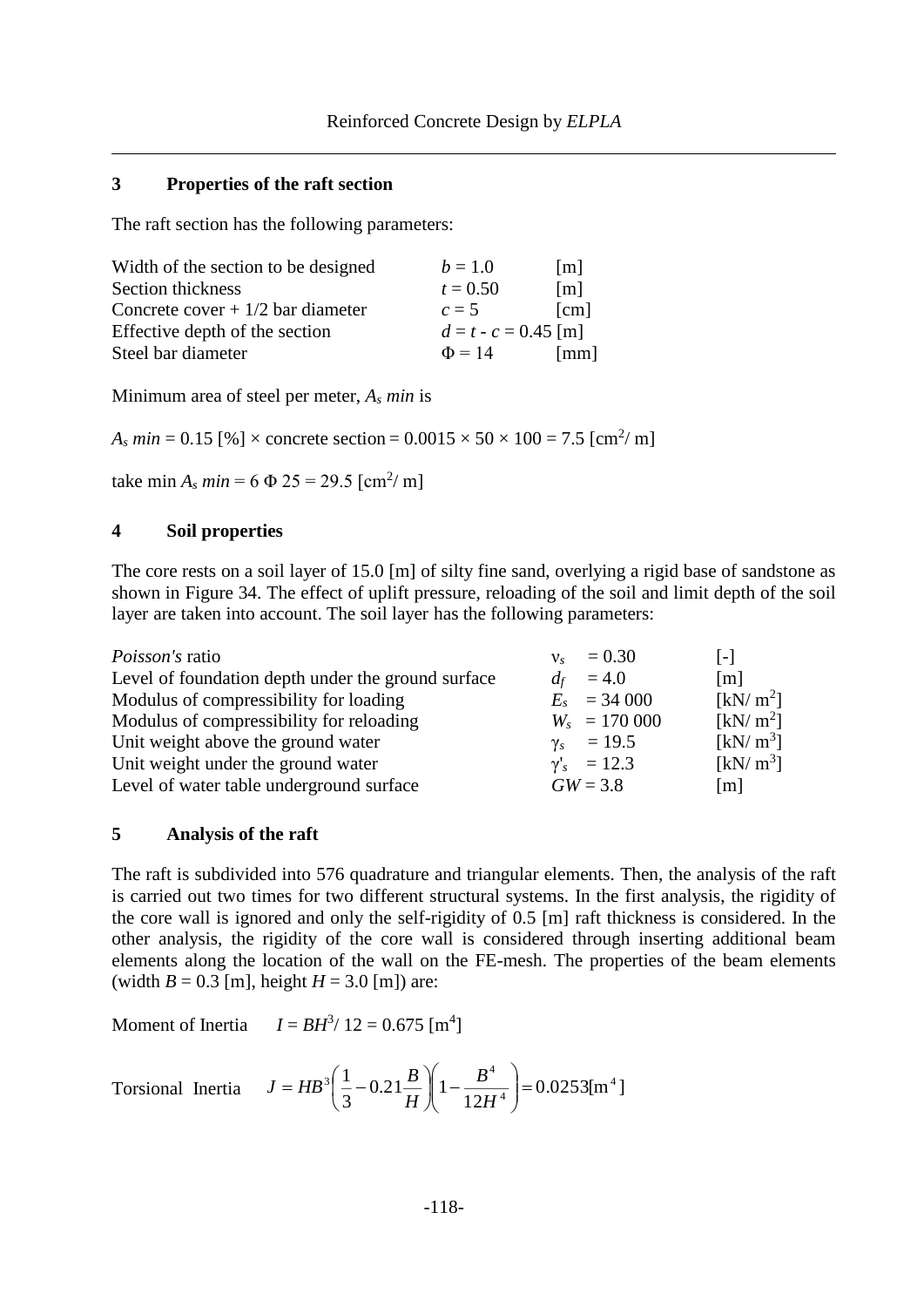To make better representation for the line loads on the raft, the loads from the wall are modeled as uniform loads acting on the beam elements. In case of the structural system without effect of the wall, beam elements may be remaining in the system while the rigidity of the wall is eliminated by defining all property values of the beam elements by zero except the loads. The system of linear equations for the Continuum model is solved by iteration (method 6). The system of linear equations for the Continuum model is solved by iteration (method 6). The maximum difference between the soil settlement *s* [cm] and the raft deflection *w* [cm] is considered as an accuracy number. In this example, the accuracy is chosen  $\varepsilon = 0.0002$  [cm]. Another element mesh type can be used for the raft, where in this case the raft is subdivided into 404 rectangular elements as shown in [Figure 35.](#page-3-0) Both the two finite element meshes of [Figure](#page-1-0)  [34](#page-1-0) and [Figure 35,](#page-3-0) give nearly the same results. The presented results here are for the second mesh of only rectangular elements, which are calculated by an earlier version of ELPLA. The data folder of this example contains files of the two finite element meshes.



<span id="page-3-0"></span>Figure 35 Rectangular finite element mesh

#### **Determination of the limit depth** *t<sup>s</sup>*

The level of the soil under the raft in which no settlement occurs or the expected settlement will be very small where can be ignored is determined first as a limit depth of the soil. The limit depth in this example is chosen to be the level of which the stress due to the raft σ*<sup>E</sup>* reaches the ratio ξ = 0.2 of the initial vertical stress  $\sigma_V$ . The stress in the soil  $\sigma_E$  is determined at the characteristic point *c* of the circular foundation. This stress  $\sigma_E$  is due to the average stress from the raft at the surface  $\sigma$ <sup>o</sup> = 108 [kN/ m<sup>2</sup>]. At the characteristic point, from the definition of *Graßhoff* (1955), the settlement if the raft is full rigid will be identical with that if the raft is full flexible. The characteristic point *c* lies at a distance 0.845 *r* from the center of the raft as shown in [Figure 36.](#page-5-0) The results of the limit depth calculation are plotted in a diagram as shown in [Figure 36.](#page-5-0) The limit depth is found to be *t<sup>s</sup>* = 11.23 [m] under the ground surface.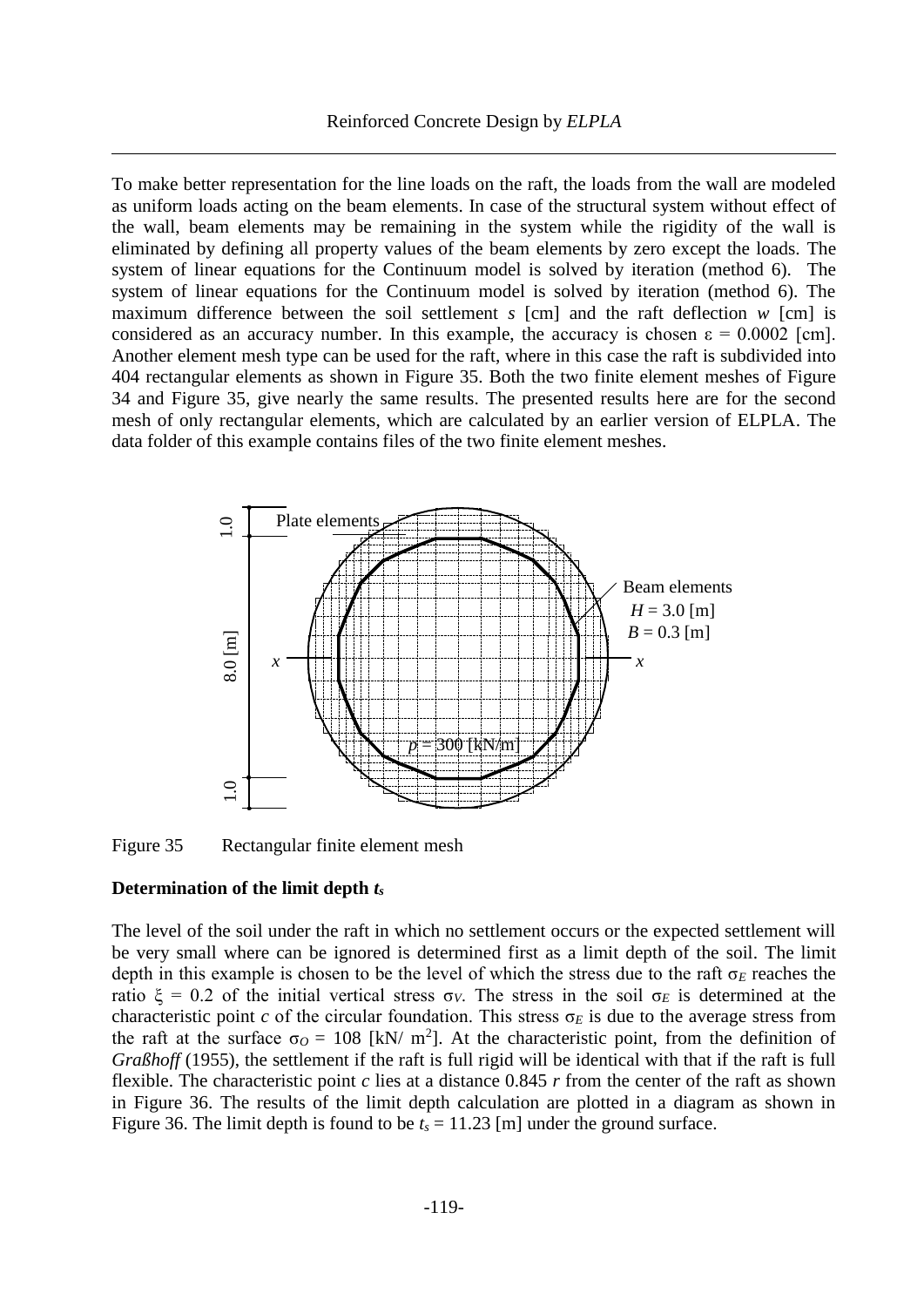### **6 Evaluation and conclusions**

To evaluate the analysis results, the results of both analyses are compared together. The following conclusions are drawn:

### **Settlements**

[Figure 37](#page-8-0) and [Figure 38](#page-8-1) show the extreme values of settlements in *x*-direction under the raft, while [Figure 39](#page-9-0) shows the settlements at section *x-x* under the middle of the raft for both cases of analyses. From the figures, it can be concluded the following:

- The maximum differential settlement across the raft without the effect of the wall ( $\Delta s$  = 0.2 [cm]) is double that with effect of the wall  $(\Delta s = 0.1$  [cm])
- The maximum settlements, if the presence of the wall is considered, decrease from 0.49 [cm] to 0.45 [cm] by 9 [%], while the minimum settlements, if the presence of the wall is considered, increase from 0.29 [cm] to 0.35 [cm] by 21 [%]
- The presence of the wall improves the deformation shape where the settlements at the raft edges will decrease, while those at the center will increase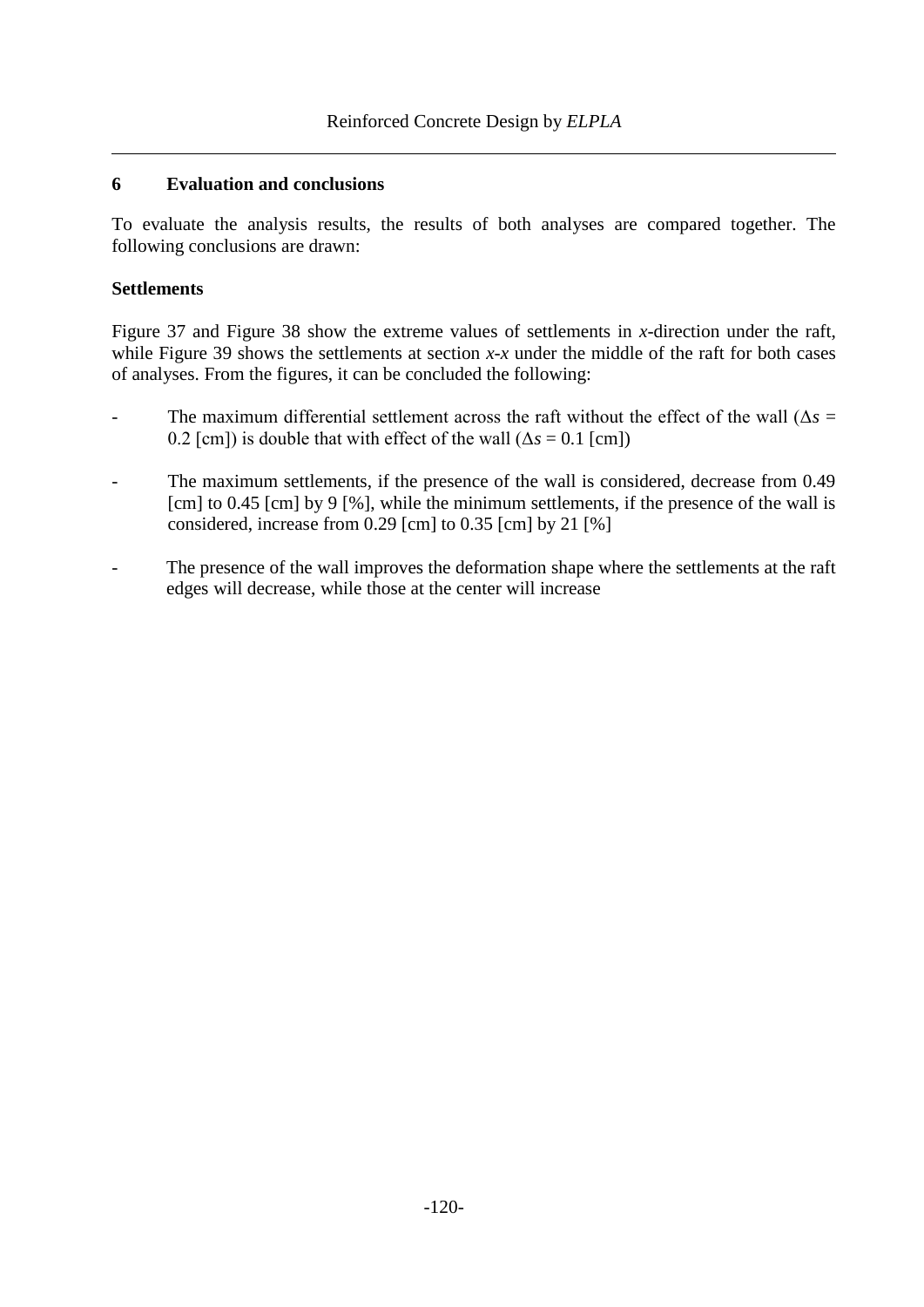Reinforced Concrete Design by *ELPLA*



b)

<span id="page-5-0"></span>Figure 36 a) Position of characteristic point *c* b) Limit depth *t<sup>s</sup>* of the soil under the raft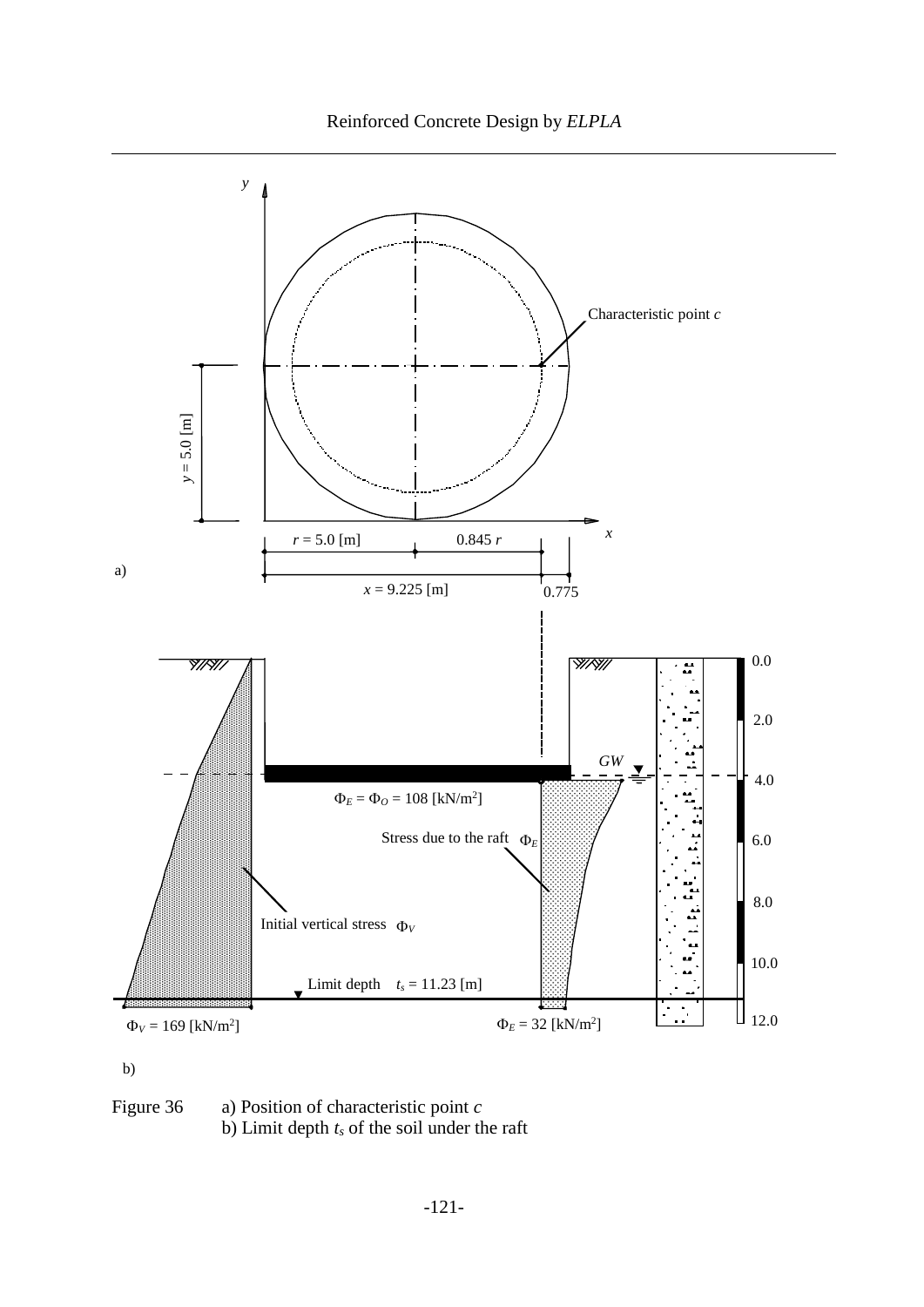### **Contact pressures**

[Figure 40](#page-9-1) shows the contact pressures *q* at section *x-x* for both analyses without and with effect of the wall.

- The difference in contact pressures for both analyses is not great along the raft, only a slight difference is found at the center and the edge of the raft
- If the entire distribution of contact pressure is taken to be uniform  $(108 \text{ [kN/m}^2))$ , in the manner frequently assumed in traditional foundation design, the negative moments will be much higher, while the positive moment will be lower (not shown)

# **Moments**

As the circular raft is a special case of rafts, radial moments  $m<sub>r</sub>$  are equal to both principal moments  $h_{m1}$  and moments  $m_x$  in *x*-direction at the section pass through the center of the raft. In addition, tangential moments  $m_t$  are equal to both principal moments  $h_{m2}$  and moments  $m_y$  in ydirection at the section pass through the center of the raft. [Figure 41](#page-10-0) to [Figure 44](#page-11-0) show the contour lines of radial and tangential moments, while [Figure 45](#page-12-0) and [Figure 46](#page-12-1) show the vectors of principal moments  $h_{m1}$ , 2 of the raft for both analyses. [Figure 47](#page-14-0) shows the radial and tangential moments in one figure at section *x-x*. These results show that:

- The absolute values of negative radial and tangential moments  $m_r$  and  $m_t$  at the center of the raft in the analysis with effect of the wall  $(m_r = m_t = -95$  [kN.m/ m]) are lower than that in the analysis without effect of the wall  $(m_r = m_t = -124$  [kN.m/ m]) by 31 [%]. Therefore, the positive moments  $m_r$  and  $m_t$  under the wall increase due to taking of wall effect in the analysis
- The positive radial moments  $m_r$  under the wall increase from 98 [kN.m/ m] to 130 [kN.m/ m] due to taking of wall effect in the analysis by 25 [%]
- Positive tangential moments will occur only, if the analysis considers effect of the wall

[Table 47](#page-7-0) shows a comparison of the results at the critical sections for the raft without and with effect of the wall, which recommends the above conclusions.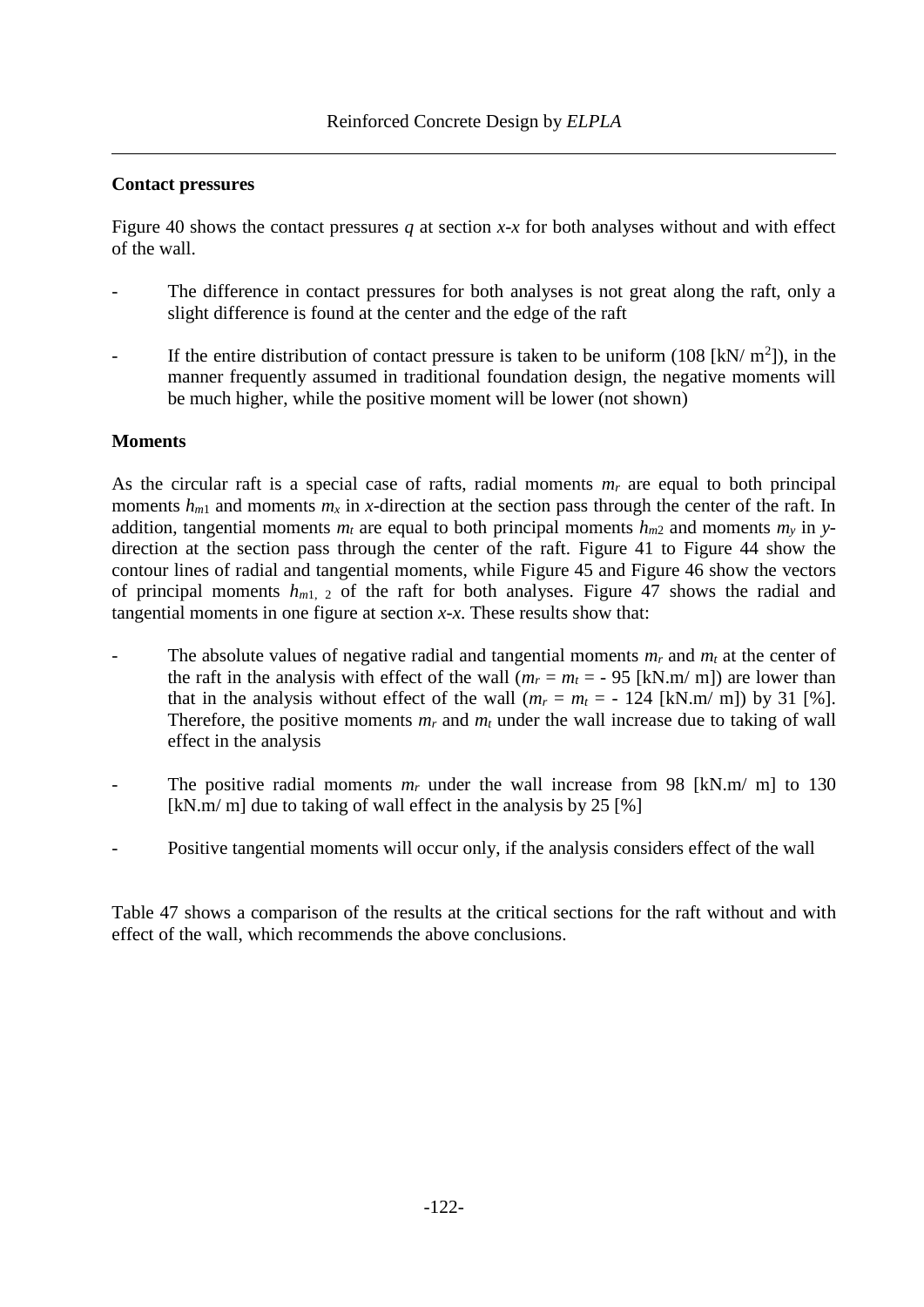| sections of the raft for both analyses without and with the effect of wall |                |                      |               |                |
|----------------------------------------------------------------------------|----------------|----------------------|---------------|----------------|
| Results                                                                    | Position       | Presence of the wall | Difference    |                |
|                                                                            |                | is ignored           | is considered | $\Delta$ [%]   |
|                                                                            | Edge           | 0.49                 | 0.45          | 9              |
| Settlements<br>$s$ [cm]                                                    | Center         | 0.29                 | 0.35          | 17             |
|                                                                            | Under the wall | 0.46                 | 0.45          | $\overline{2}$ |
|                                                                            | Edge           | 340                  | 299           | 14             |
| Contact pressures<br>q [kN/ m <sup>2</sup> ]                               | Center         | 71                   | 78            | 9              |
|                                                                            | Under the wall | 102                  | 102           | $\overline{0}$ |
|                                                                            | Edge           | 0.0                  | 3             | 100            |
| Radial moments<br>$m_r$ [kN.m/ m]                                          | Center         | $-125$               | $-95$         | 31             |
|                                                                            | Under the wall | 98                   | 130           | 25             |
|                                                                            | Edge           | $-17$                | 0.0           |                |
| Tangential moments<br>$m_t$ [kN.m/ m]                                      | Center         | $-125$               | $-96$         | 30             |
|                                                                            | Under the wall | $-15$                | 22            | 168            |

# <span id="page-7-0"></span>Table 47 Settlements, contact pressures, radial and tangential moments at critical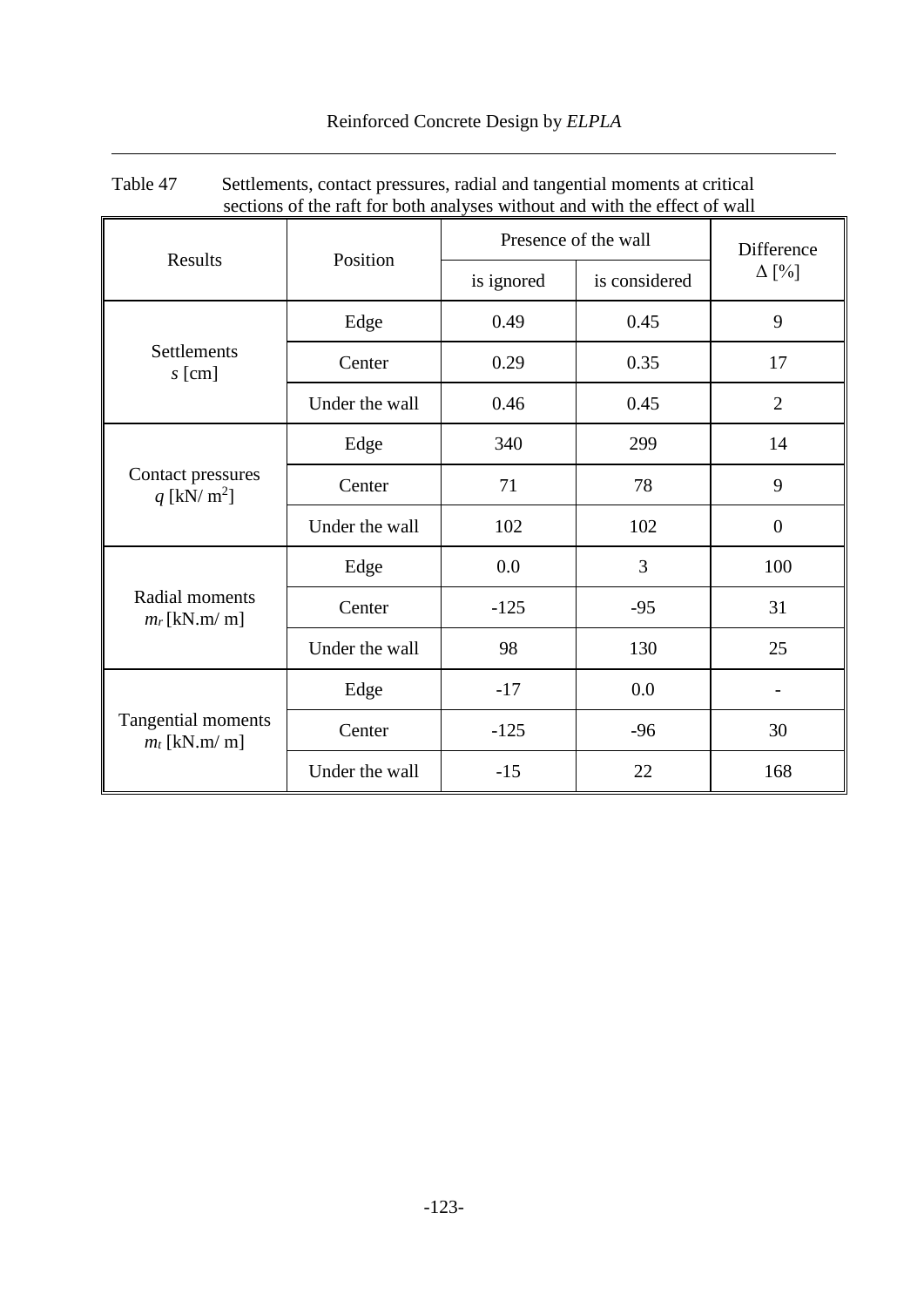Reinforced Concrete Design by *ELPLA*



<span id="page-8-0"></span>Figure 37 Extreme values of settlements *s* [cm] in *x*-direction under the raft without effect of the wall



<span id="page-8-1"></span>Figure 38 Extreme values of settlements *s* [cm] in *x*-direction under the raft with effect of the wall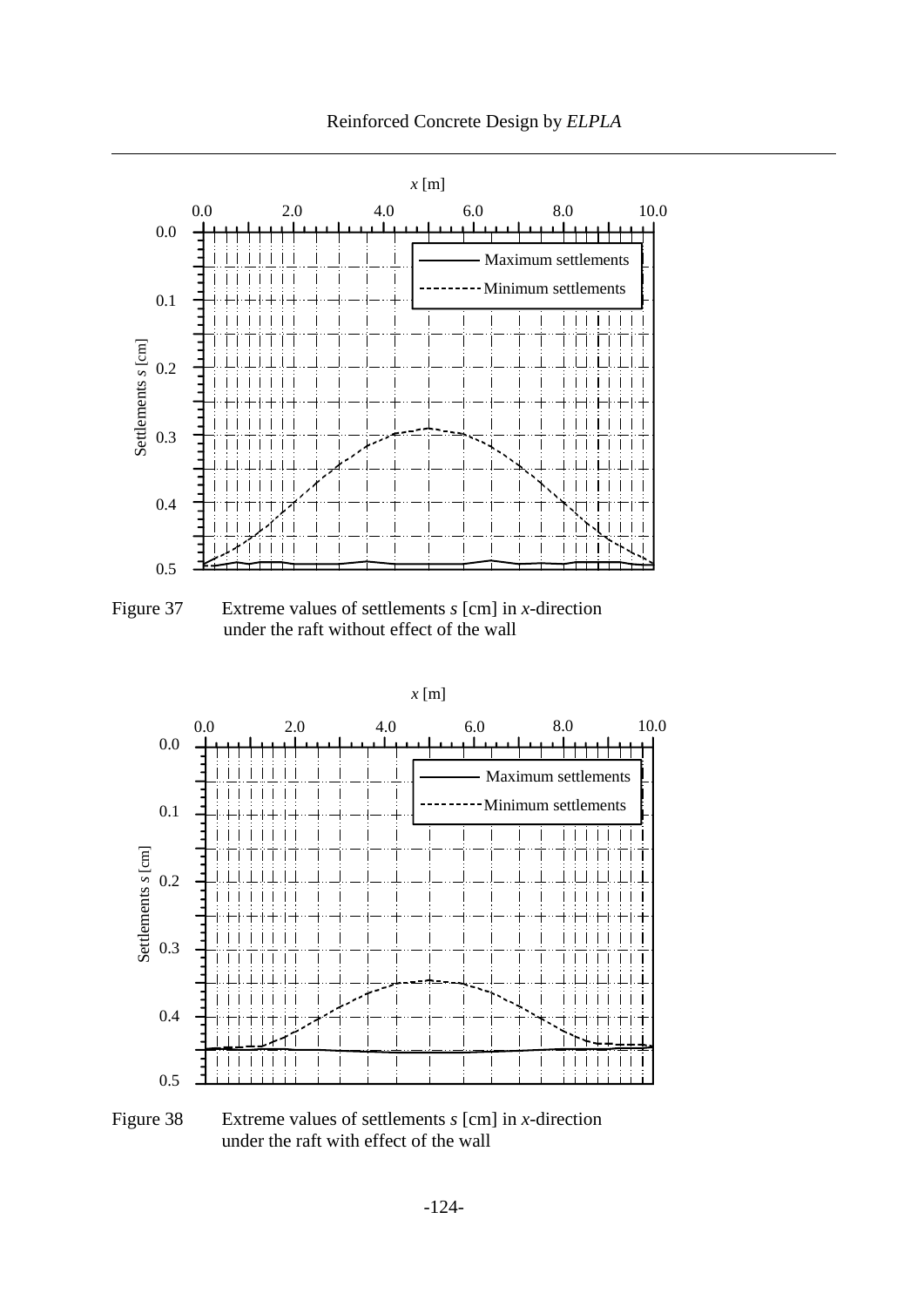



<span id="page-9-0"></span>



<span id="page-9-1"></span>Figure 40 Contact pressures  $q$  [kN/ m<sup>2</sup>] at section *x*-*x*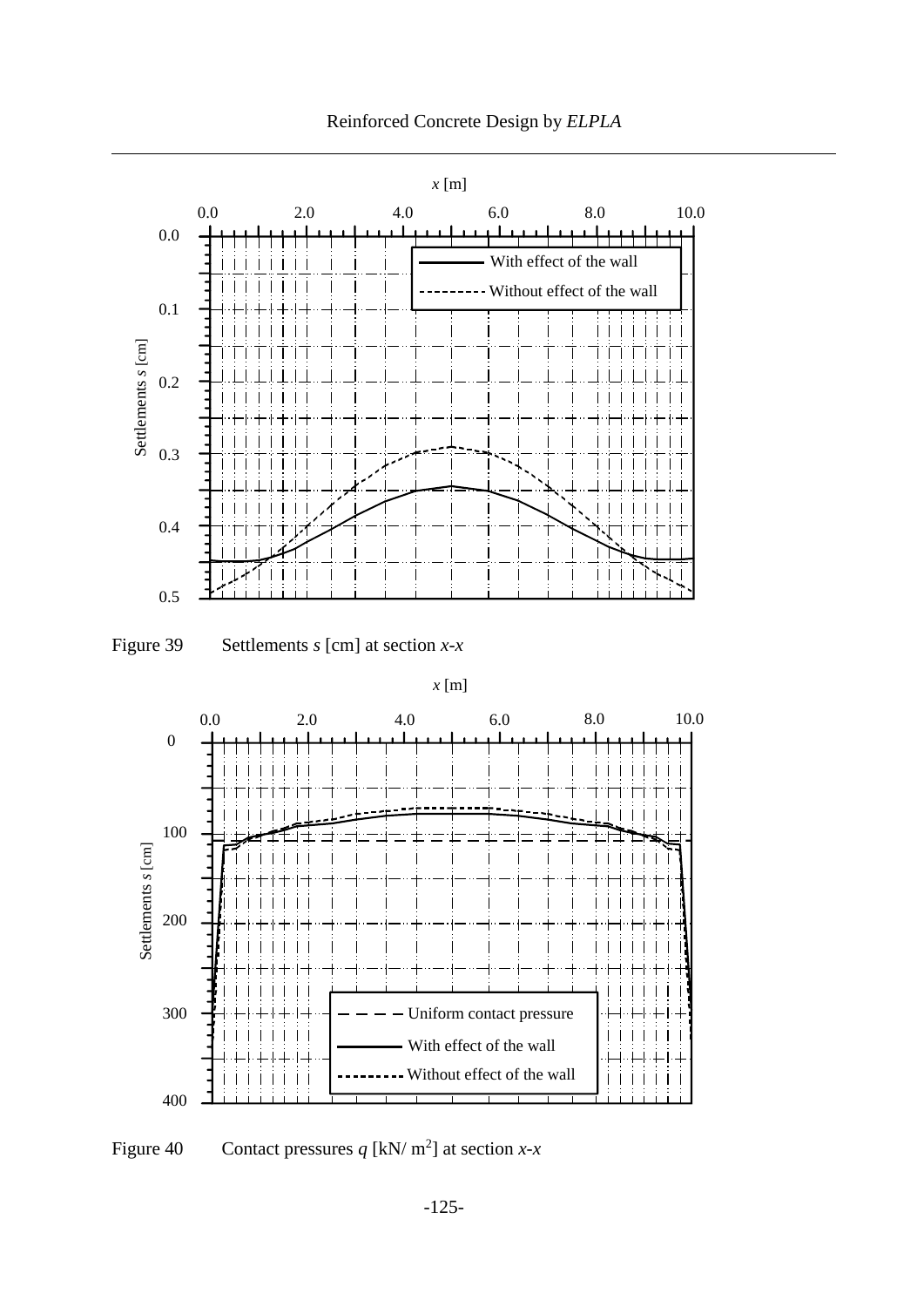

<span id="page-10-0"></span>Figure 41 Contour lines of radial moments  $m_r = h_{m1}$  [kN.m/ m] of the raft without effect of the wall



Figure 42 Contour lines of radial moments  $m_r = h_{m1}$  [kN.m/ m] of the raft with effect of the wall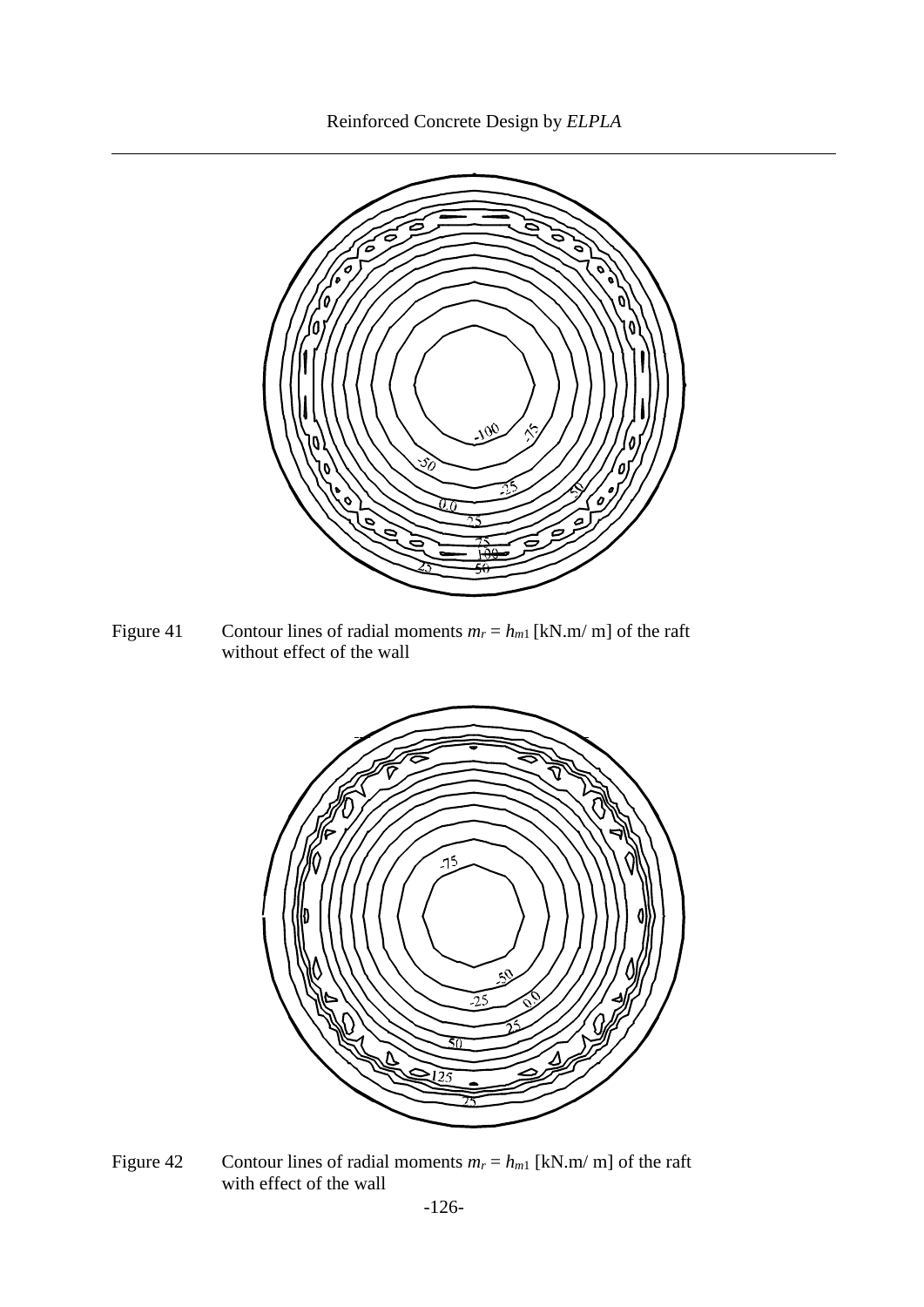

Figure 43 Contour lines of tangential moments  $m_t = h_{m2}$  [kN.m/ m] of the raft without effect of the wall



<span id="page-11-0"></span>Figure 44 Contour lines of tangential moments  $m_t = h_{m2}$  [kN.m/ m] of the raft with effect of the wall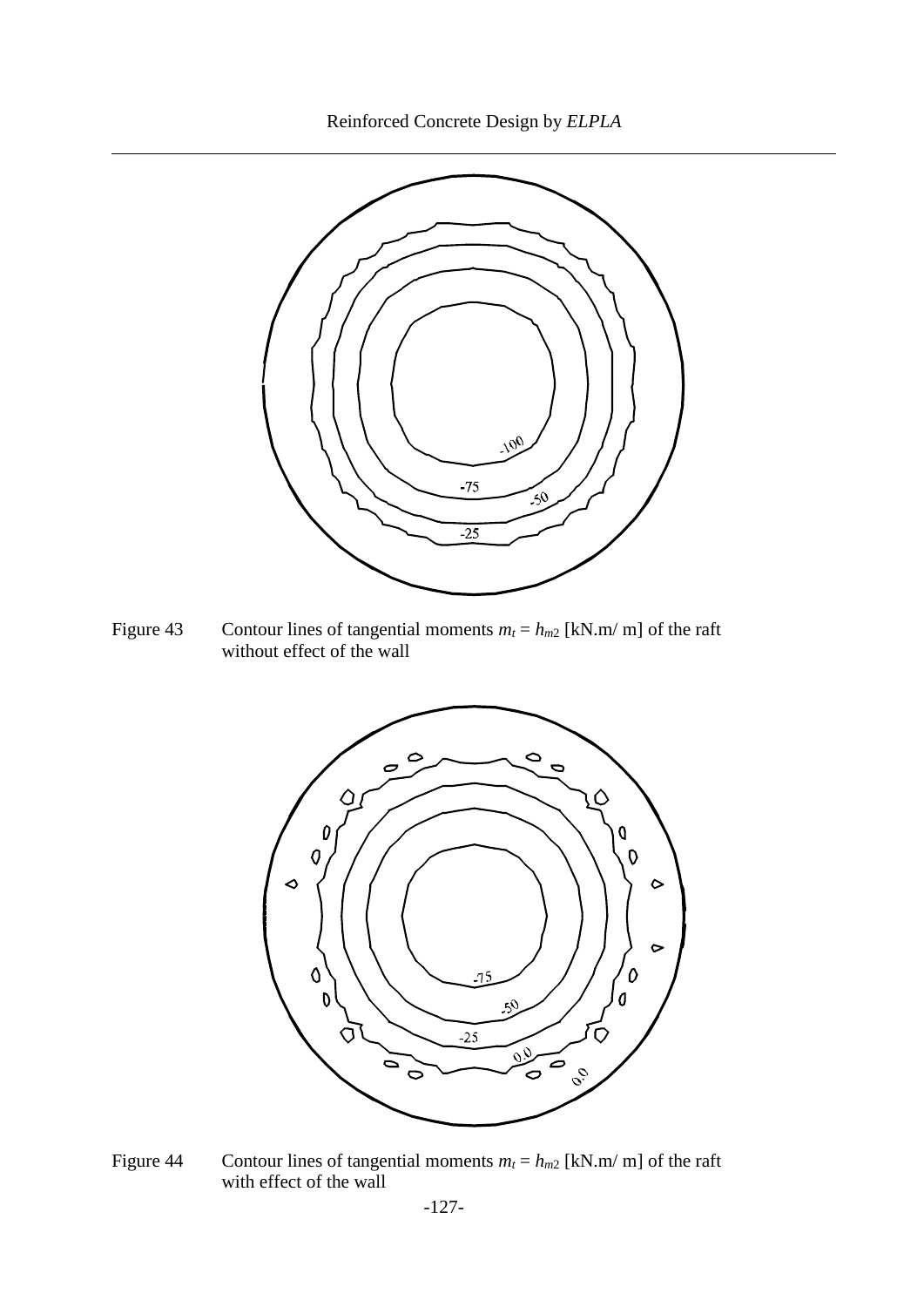

<span id="page-12-0"></span>Figure 45 Vectors of principal moments *hm*1 and *hm*<sup>2</sup> [kN.m/ m] of the raft without effect of the wall



<span id="page-12-1"></span>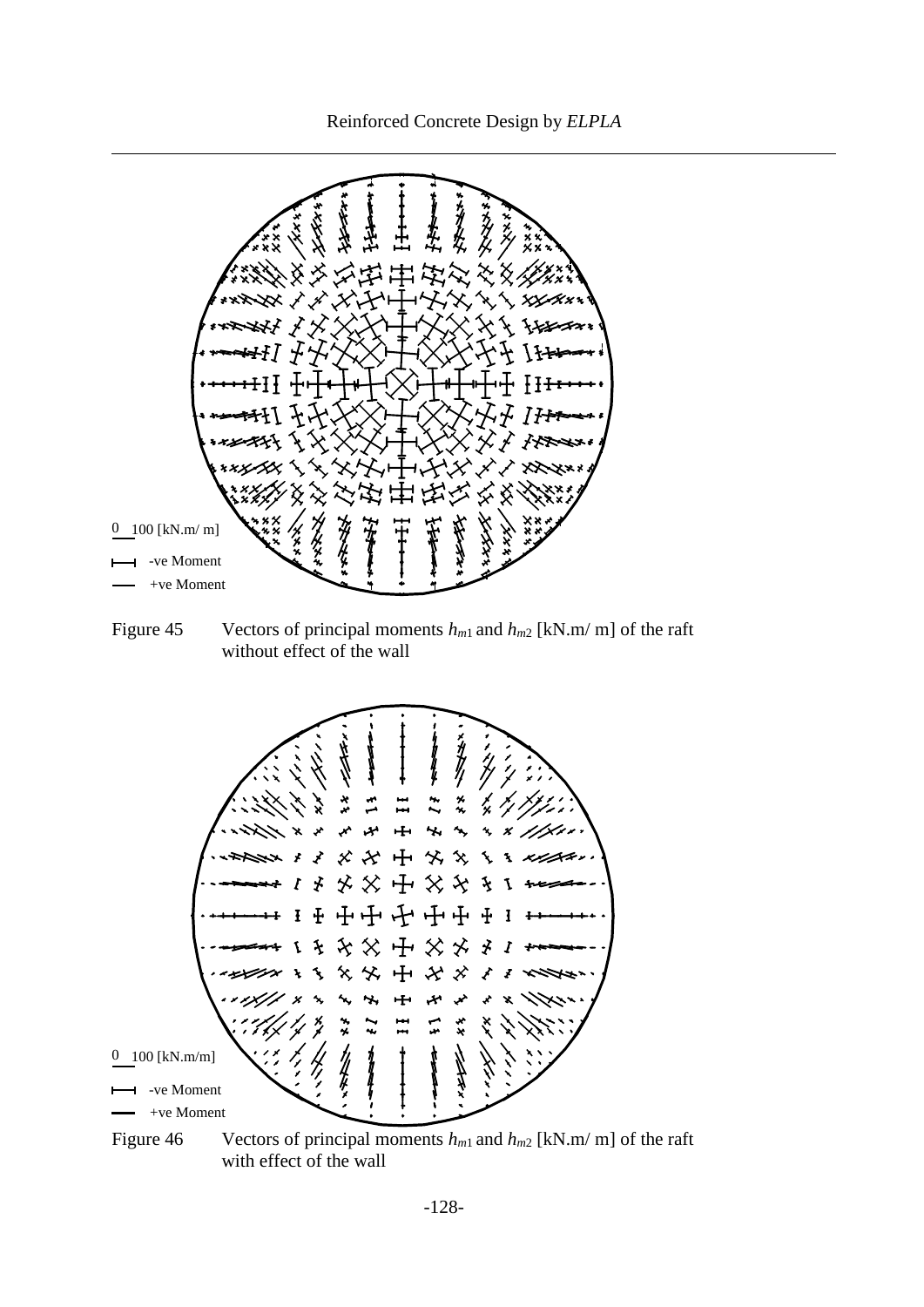# **7 Design of the raft for flexure moment according to EC 2**

#### **Material**

| Concrete grade                                           | $C$ 30/37                                                             |
|----------------------------------------------------------|-----------------------------------------------------------------------|
| Steel grade                                              | <b>BSt 500</b>                                                        |
| Characteristic compressive cylinder strength of concrete | $f_{ck} = 30$ [MN/ m <sup>2</sup> ]                                   |
| Characteristic tensile yield strength of reinforcement   | $f_{\rm vk} = f_{\rm v} = 500$ [MN/ m <sup>2</sup> ]                  |
| Partial safety factor for concrete strength              | $\gamma_c = 1.5$                                                      |
| Design concrete compressive strength                     | $f_{cd} = f_{ck} / \gamma_c = 30 / 1.5 = 20$ [MN/ m <sup>2</sup> ]    |
| Partial safety factor for steel strength                 | $\gamma_s = 1.15$                                                     |
| Design tensile yield strength of reinforcing steel       | $f_{vd} = f_{vk} / \gamma_s = 500 / 1.15 = 435$ [MN/ m <sup>2</sup> ] |
|                                                          |                                                                       |

### **Factored moment**

| Total load factor for both dead and live loads | $\gamma = 1.395$      |
|------------------------------------------------|-----------------------|
| Factored column moment                         | $M_{sd} = \gamma m_r$ |
| Factored field moment                          | $M_{sd} = \gamma m_t$ |
| <b>Geometry</b>                                |                       |

| Effective depth of the section      | $d = 0.45$ [m] |
|-------------------------------------|----------------|
| Width of the section to be designed | $b = 1.0$ [m]  |

#### **Determination of tension reinforcement**

The design of sections is carried out for EC 2 in table forms. [Table 48](#page-15-0) to [Table 50](#page-15-1) and [Figure 47](#page-14-0) show the design of critical sections.

The normalized design moment μ*sd* is

$$
\mu_{sd} = \frac{M_{sd}}{bd^2 (0.85 f_{cd})}
$$

$$
\mu_{sd} = \frac{M_{sd}}{1.0 \times 0.45^2 (0.85 \times 20)} = 0.2905 M_{sd}
$$

The normalized steel ratio ω is

$$
\omega = 1 - \sqrt{1 - 2\mu_{sd}}
$$

$$
\omega = 1 - \sqrt{1 - 2 \times 0.2905 M_{sd}} = 1 - \sqrt{1 - 0.581 M_{sd}}
$$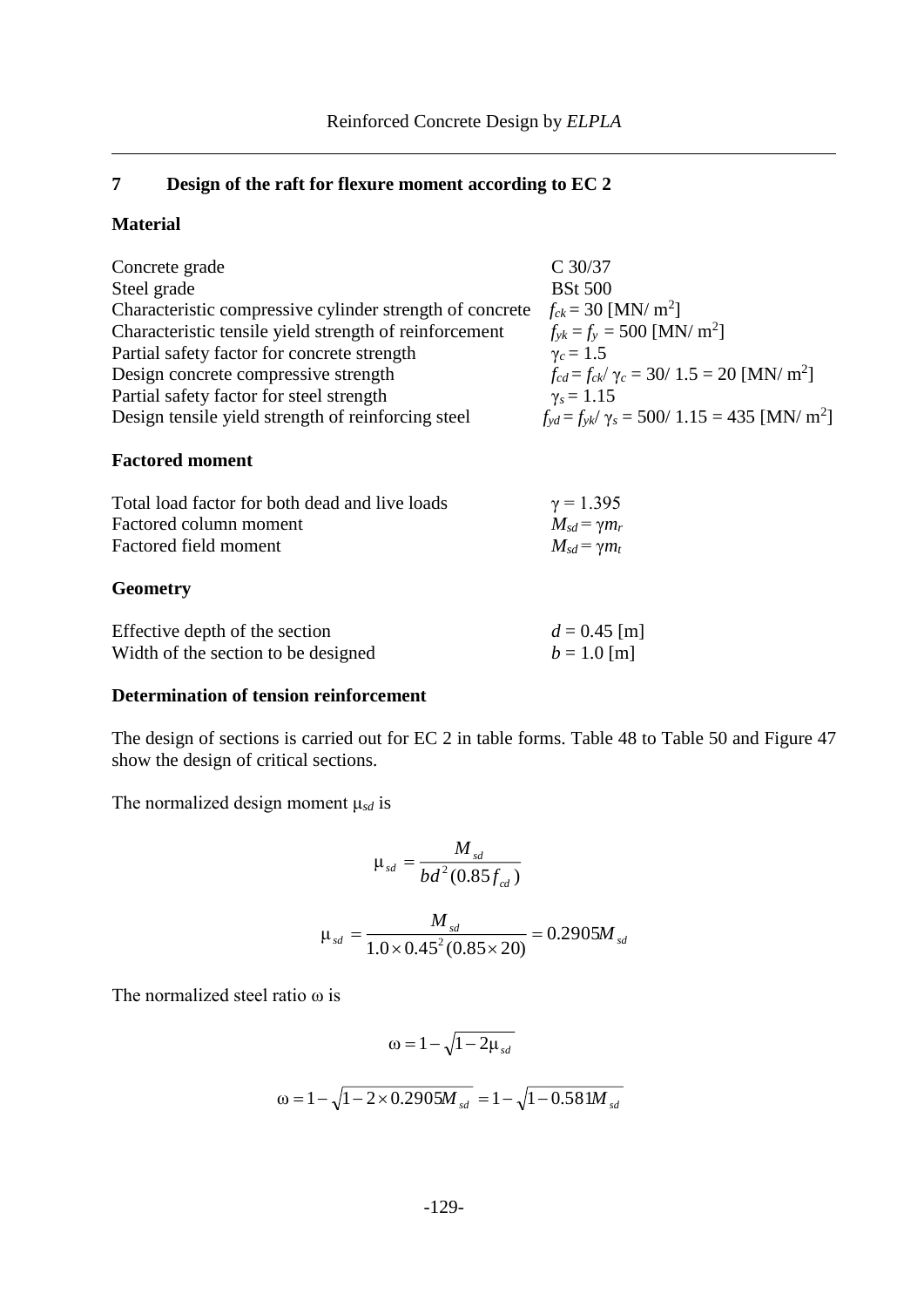

<span id="page-14-0"></span>Figure 47 a) Section *x-x* through the raft b) Moments  $m_r = m_x = h_{m1}$ ,  $m_t = m_y = h_{m2}$  [kN.m/ m] at section *x*-*x* c) Main reinforcement *A<sup>s</sup>* at critical sections

Reinforced Concrete Design by *ELPLA*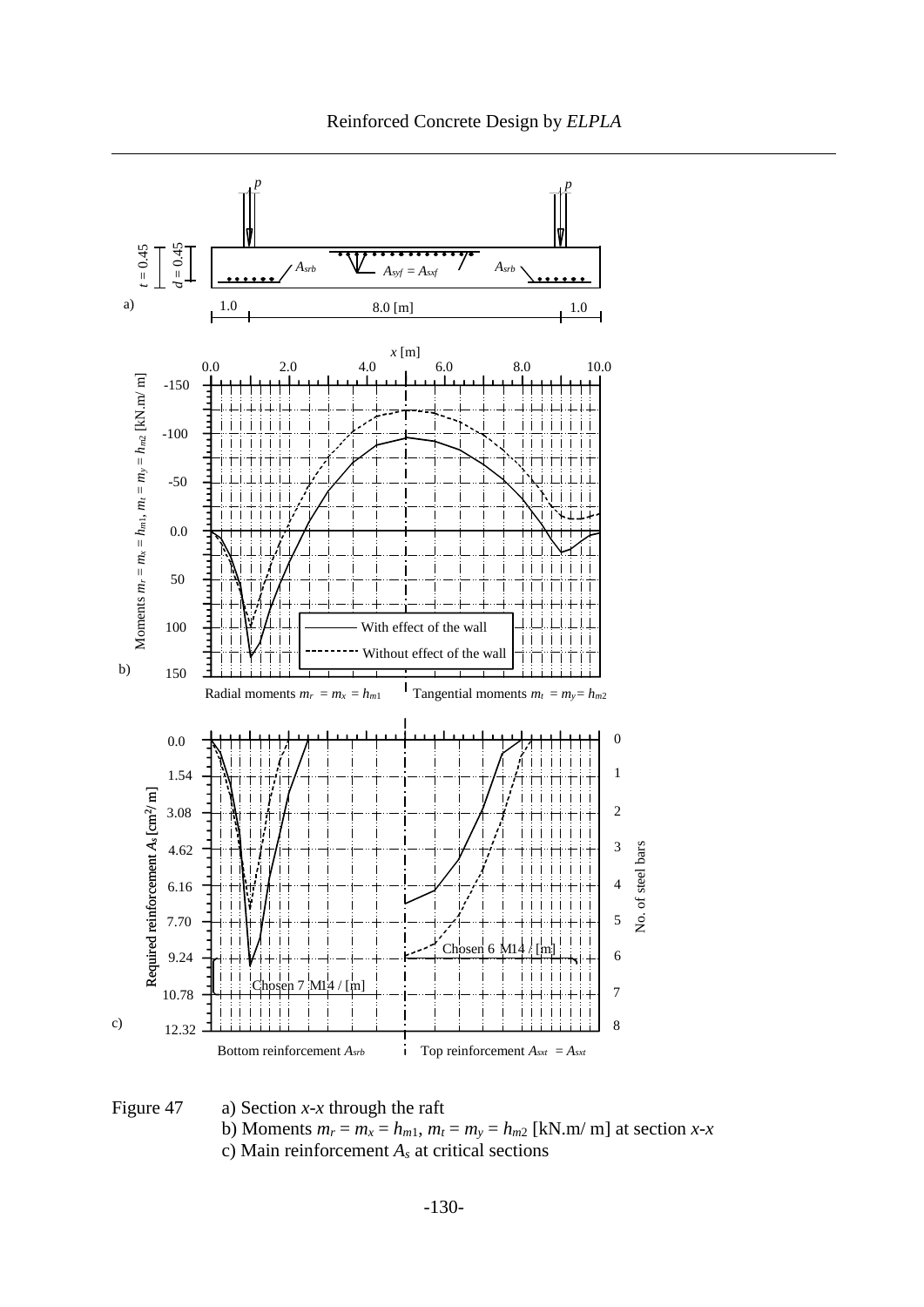The required area of steel reinforcement per meter *A<sup>s</sup>* is

$$
A_s = \omega \left( \frac{(0.85f_{cd})bd}{f_{yd}} \right)
$$
  

$$
A_s = \omega \left( \frac{(0.85 \times 20) \times 1.0 \times 0.45}{435} \right) = 0.017586\omega \left[ m^2 / m \right]
$$
  

$$
A_s = 175.86\omega \left[ cm^2 / m \right]
$$

<span id="page-15-0"></span>Table 48 Required bottom reinforcement in radial direction  $A_{srb}$  for the raft without and with effect of the wall

| Structural system               | $M_{sd}$<br>[MN.m/m] | $\mu_{sd}$ | $\omega$ | $A_{srb}$ [cm <sup>2</sup> /m] |
|---------------------------------|----------------------|------------|----------|--------------------------------|
| Raft without effect of the wall | 0.137                | 0.0397     | 0.0405   | 7.13                           |
| Raft with effect of the wall    | 0.181                | 0.0527     | 0.0542   | 9.52                           |

Table 49 Required bottom reinforcement in tangential direction  $A_{\text{stb}}$  for the raft without and with effect of the wall

| Structural system               | $M_{sd}$<br>[MN.m/m] | $\mu_{sd}$ | $\omega$ | $A_{stb}$ [cm <sup>2</sup> / m] |
|---------------------------------|----------------------|------------|----------|---------------------------------|
| Raft without effect of the wall |                      |            |          |                                 |
| Raft with effect of the wall    | 0.0307               | 0.009      | 0.009    | 1.58                            |

<span id="page-15-1"></span>Table 50 Required top reinforcement in the field  $A_{sxf} = A_{syf}$  for the raft without and with effect of the wall (both *x*- and *y*-directions)

| Structural system               | $M_{sd}$<br>[MN.m/m] | $\mu_{sd}$ | $\omega$ | $A_{stb}$ [cm <sup>2</sup> / m] |
|---------------------------------|----------------------|------------|----------|---------------------------------|
| Raft without effect of the wall | 0.174                | 0.0507     | 0.0521   | 9.15                            |
| Raft with effect of the wall    | 0.133                | 0.0385     | 0.0393   | 6.91                            |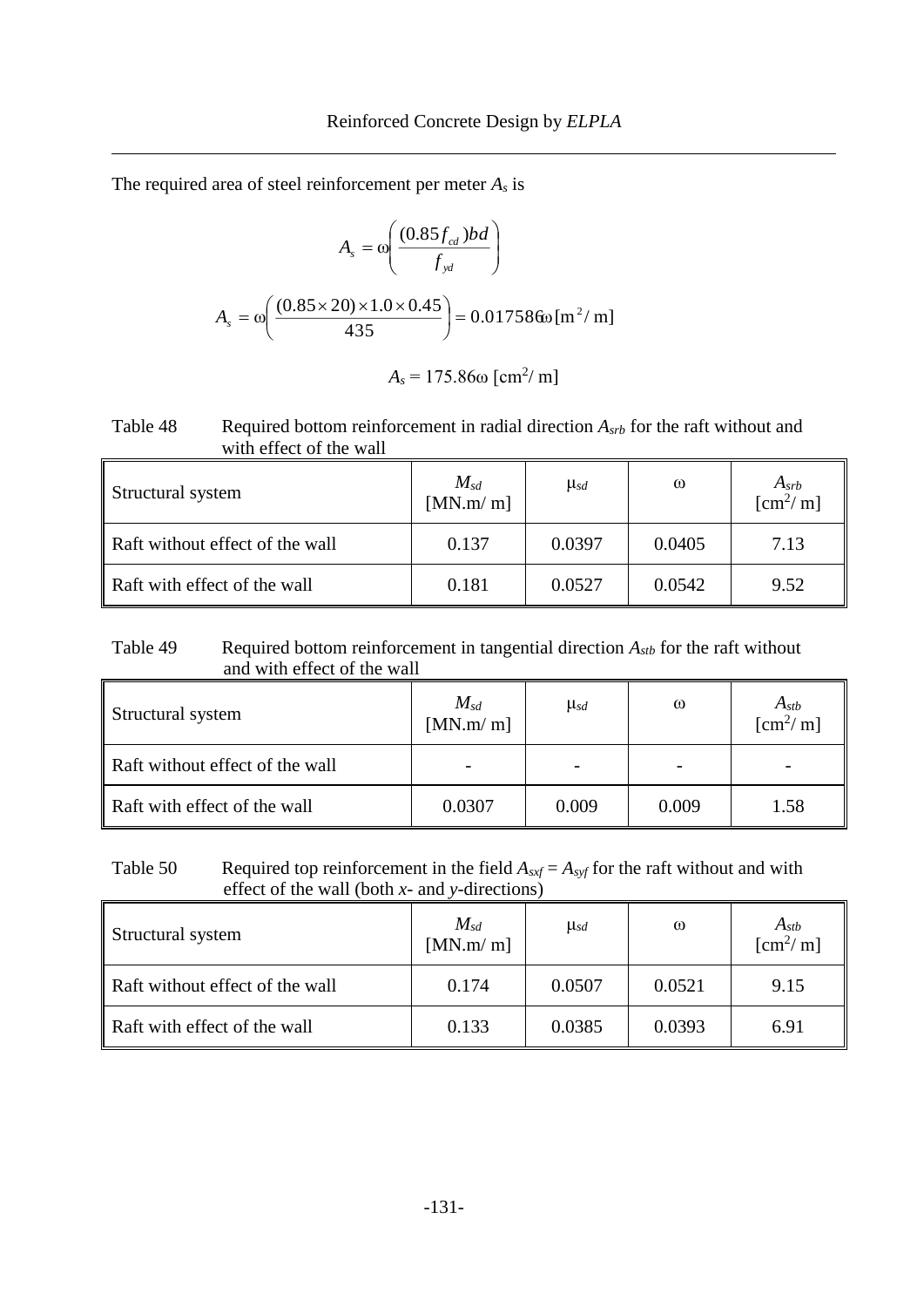#### **Chosen reinforcement**

[Table 51](#page-16-0) shows the chosen reinforcement for the raft. The bottom reinforcement is chosen to be in radial and tangential directions while the top reinforcement is chosen to be in *x*- and *y*directions. The design considers the maximum reinforcement obtained from both the analyses of the two structural systems. The chosen diameter of steel bars is  $\Phi = 14$  [mm].

| Bottom reinforcement                      |                                              | Top reinforcement in $x$ - and           |
|-------------------------------------------|----------------------------------------------|------------------------------------------|
| Radial direction $A_{srb}$                | Tangential direction A <sub>stb</sub>        | y-directions $A_{sxt} = A_{syt}$         |
| $7 \Phi 14 = 10.78$ [cm <sup>2</sup> / m] | <i>min</i> $A_s = 7.7$ [cm <sup>2</sup> / m] | $6 \Phi 14 = 9.24$ [cm <sup>2</sup> / m] |

<span id="page-16-0"></span>

| Table 51 | Chosen reinforcement |
|----------|----------------------|
|----------|----------------------|

According to the design of the raft for two structural systems, the raft is reinforced by a square mesh 6  $\Phi$  14 [mm/ m] in the upper surface, while the lower surface is reinforced by 7  $\Phi$  14 [mm/ m] in radial direction and 5  $\Phi$  14 [mm/ m] in tangential direction. In addition, an upper radial and tangential reinforcement 5  $\Phi$  14 [mm/ m] is used at the cantilever ring. A small square mesh 5 Φ 14 [mm/ m], each side is 1.0 [m], is used at the center of the raft to connect the bottom radial reinforcement. The details of reinforcement of the raft are shown in [Figure 48.](#page-17-0)